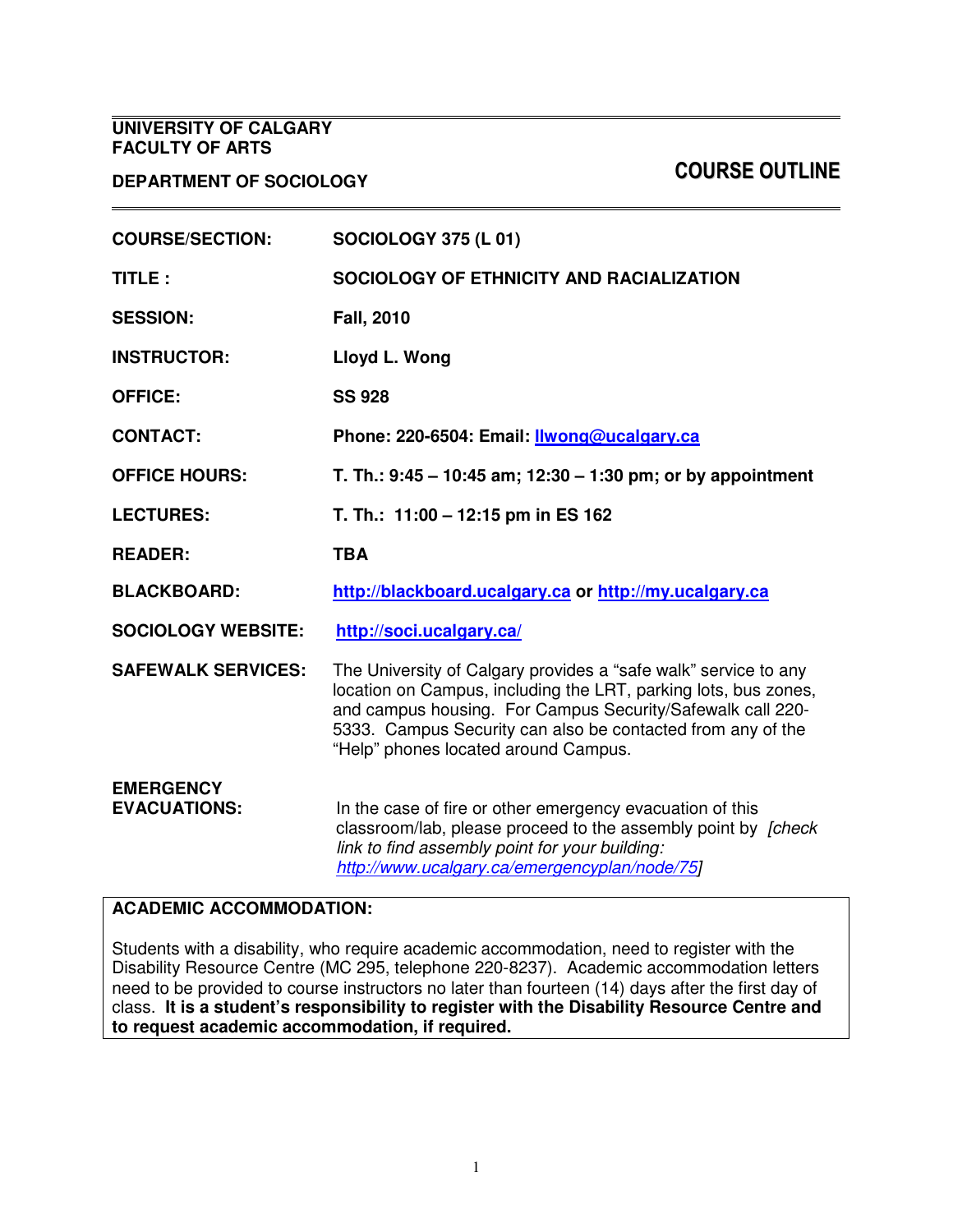### **REQUIRED TEXTS:**

- Marger, M. (2009). Race and Ethnic Relations: American and Global Perspectives (8<sup>th</sup> Edition). Belmont, CA: Wadsworth Thomson.
- Satzewich, V. and Wong, L. (Eds.) (2006). Transnational Identities and Practices in Canada. Vancouver: UBC Press.

#### **COURSE DESCRIPTION**:

This course is an introduction to ethnicity, 'race', ethnic and 'race' relations, racialization and ethnic nationalism. The major theories of ethnicity, 'race', nationalism, ethnic & racial inequality, and transnationalism will be examined and then applied to some contemporary situations and case studies using primarily a global and cross-national comparative approach.

We will also examine the impact of postindustrialism, postmodernism and globalization on international migration, ethnic and racial conflict, racism, ethnic nationalism and de-colonization. The major focus in the first part of the course is on the theories themselves. This is followed by an examination of 'race' and ethnicity in the United States and in some selected countries throughout the world. The concept of ethnicity will also be discussed with respect to not only nation states but also to transnational and diasporic communities in an era of globalization with changing conceptions of citizenship and identity.

The class format involves primarily lectures. There will be occasional class discussions and DVD/video presentations to discuss and illustrate specific cases or issues. The major goal of this course is the reading and understanding of a sociological literature on ethnicity and' race' in a global context. Students will be asked to demonstrate their understanding by writing two midterm examinations, a final examination, and a movie review or a written critique.

#### **COURSE REQUIREMENTS AND STUDENT EVALUATION:**

The final grade for this course will be based on two mid-term examinations, a final examination, and a movie review or a written critique.

#### **1. Mid-term Exams and the Final Examination**

The two mid-term examinations will be held in class on **Oct. 05th and Nov. 09th** and they are each worth 25% of the course grade. The final examination, worth 25% of the course grade, will be scheduled by the Registrar's office and it will occur between December 13<sup>th</sup> - 22<sup>nd</sup>. These exams will consist of multiple-choice questions and perhaps some true/false questions. They are not cumulative with respect to course content.

#### Deferrals:

If at all possible you must provide advance notice to the instructor if you are unable to take a test or pass in an assignment or essay on time. All requests for deferral of a course component due to health reasons must be accompanied by written documentation as outlined in the University Calendar and should be obtained while the student has the physical or emotional problem rather than after recovery. Deferrals will be allowed in the following circumstances: illness, domestic affliction or religious conviction. Travel arrangements and misreading of the syllabus are not valid reasons for requesting a deferral. Deferrals will not be granted if it is determined that just cause is not shown by the student.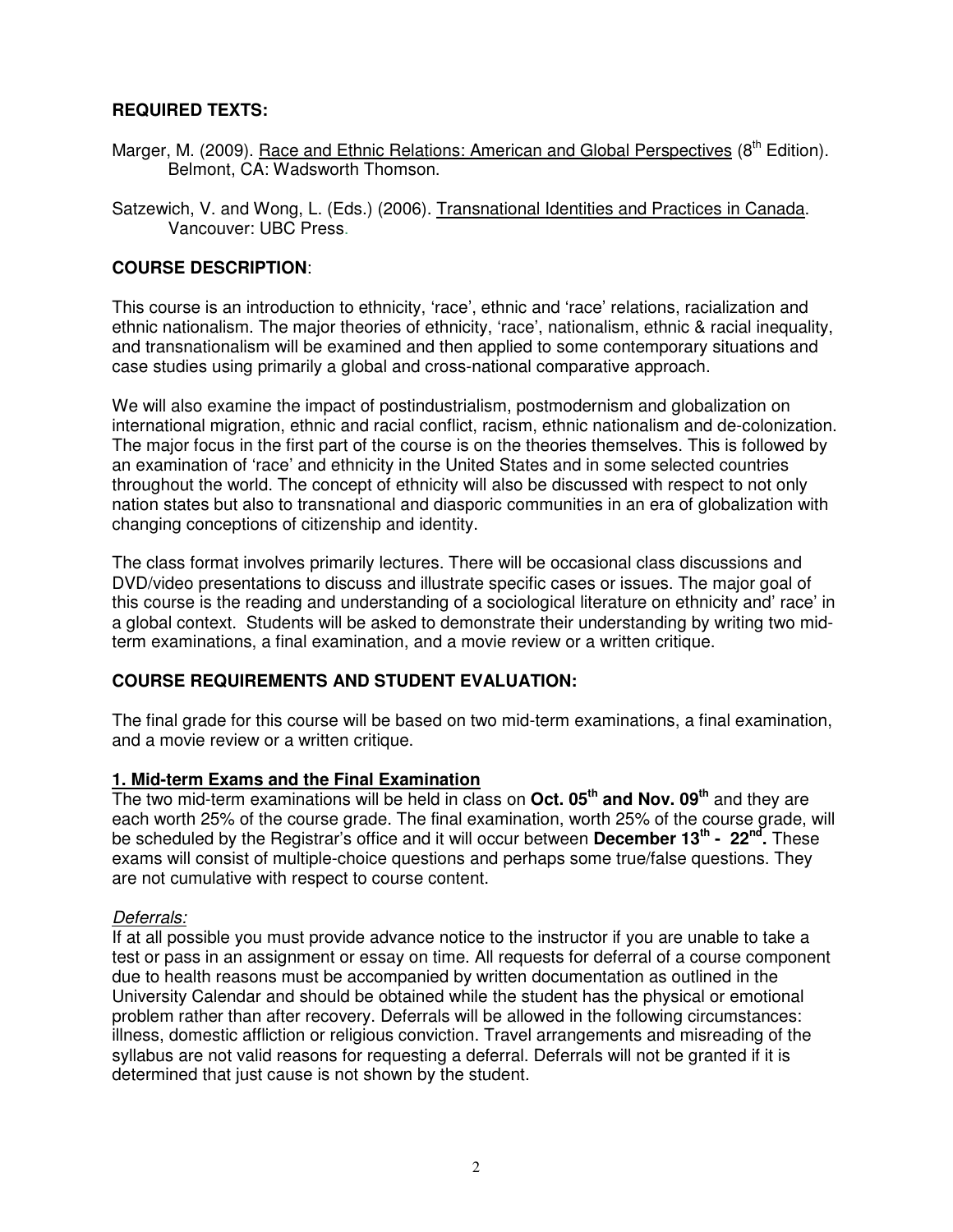If you have missed a test for a legitimate reason, the instructor can require you to write a "make up" test as close in time to the original test as possible or can choose to transfer the percentage weight to another course component. If the instructor schedules a "make up" test for you, its date and location will be at the convenience of the Sociology Department.

Please note that requests to defer a final examination or to defer term work past the end of a term go through the Undergraduate Programs Office (UPO) and must be processed by the deadlines that are established in the U of C Calendar. You can find the forms you need online:

#### Deferred Final Exam Application:

http://www.ucalgary.ca/registrar/files/registrar/APP%20FOR%20DF%20EXAM\_0.pdf

### **2. Movie Review – Crash – if selected**

The movie review on Crash is due on **Oct. 28th , 2010** and it is worth 25% of the course grade. More discussion and detail on this review will occur in class. If you anticipate having difficulty meeting this deadline please contact me well in advance. If an extension has not been granted the late penalty is a deduction of 10%, from the mark you earn on your review, per day it is late.

#### **3. Written Critique – Transnationalism Chapter – if selected**

The written critique is due on **December 9<sup>th</sup>, 2010**, and it is worth 25% of the course grade. More discussion and detail on the critique will occur in class. If you anticipate having difficulty meeting this deadline please contact me well in advance. If an extension has not been granted the late penalty is a deduction of 10%, from the mark you earn on your critique, per day it is late.

#### Deferred Term Work Form:

#### http://www.ucalgary.ca/registrar/files/registrar/defTW.pdf

You must submit these deferral forms to the Faculty of Arts Associate Dean (Students) through the UPO office: Undergraduate Programs Office, 4th Floor, MacEwan Student Centre. Only the Associate Dean approves requests for deferrals which extend beyond the end of a term. Instructors are not involved in such decisions. To make an appointment with the Associate Dean, phone (403) 220-8155.

Ethics Research: Students are advised that any research with human subjects--including any interviewing (even with friends and family), opinion polling, or unobtrusive observation- must have the approval of the Departmental Ethics Committee. In completing course requirements, students must not undertake any human subjects research without discussing their plans with the instructor, to determine if ethics approval is required.

#### **3. Breakdown, Weight, and Due Date of Student Evaluation**

| Mid-term Exam #1                           | Weight<br>25% | Due Date<br>Oct. 07   |
|--------------------------------------------|---------------|-----------------------|
| Crash Review or<br><b>Written Critique</b> | 25%           | Oct. 28 or<br>Dec. 09 |
| Mid-term Exam #2                           | 25%           | Nov. 13               |
| <b>Final Examination</b><br>Total          | 25%<br>100%   | tba                   |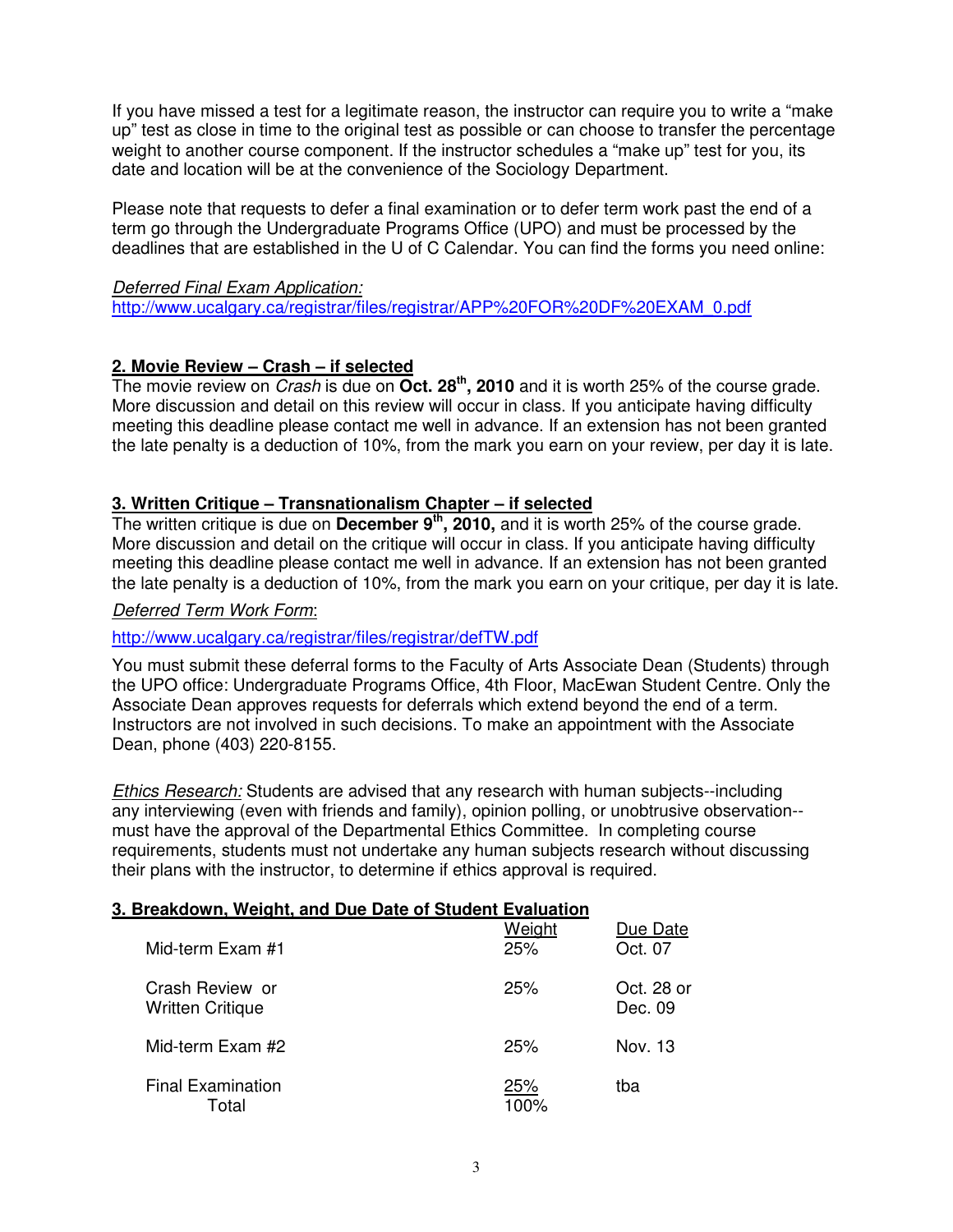## **4. Letter Grade Assignment**

| $95-100 = A+$  | $67 - 71 = C +$ |
|----------------|-----------------|
| $90 - 94 = A$  | $63 - 66 = C$   |
| $85 - 89 = A$  | $59 - 62 = C$   |
| $80 - 84 = B+$ | $54 - 58 = D +$ |
| $76 - 79 = B$  | $50 - 53 = D$   |
| l 72 - 75 = B- | $00 - 49 = F$   |

**Academic Misconduct:** Plagiarism, cheating and other academic misconduct are regarded as serious academic offences. Students are advised to consult the University Calendar which presents a Statement of Intellectual Honesty and definitions and penalties associated with cheating, plagiarism, and other academic misconduct.

**The Freedom of Information and Protection of Privacy (FOIP)** legislation disallows the practice of having students retrieve assignments from a public place, e.g., outside an instructor's office or the Department main office. Term assignments must be returned to students individually, during class, or during the instructor's office hours; if a student is unable to pick up her/his assignment s/he may provide the instructor with a stamped, self-addressed envelope to be used for the return of the assignment.

#### **Handing in Papers Outside of Class, Return of Final Papers, and Release of Final Grades**

- 1. When students are unable to submit papers at class, they should make arrangements to hand in their papers directly to the instructor or teaching assistant rather than at the Sociology Department main office.
- 2. Final papers will not be returned through the Sociology Department main office. The Freedom of Information and Protection of Privacy (FOIP) legislation disallows the practice of having students retrieve assignments from a public place, (i.e., outside an instructor's office, the department office, etc.). Students who want their final papers returned by mail must attach a stamped, self-addressed envelope with the paper. Otherwise final papers will only be available for pick-up during the instructor's office hours at the end of this term or the beginning of the next term.
- 3. Final grades are not posted by the Sociology department. They are only available online.